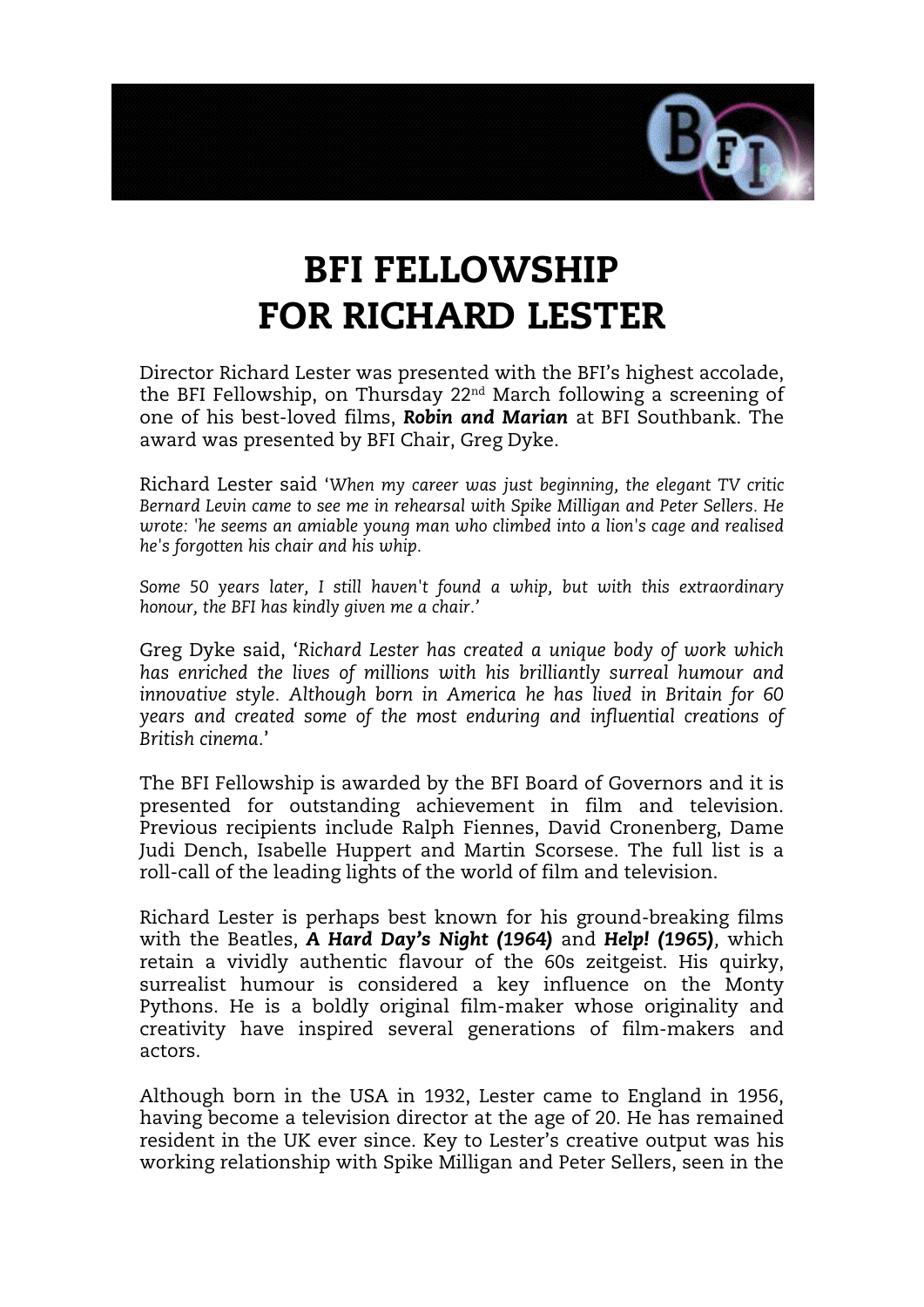television series *A Show Called Fred* (ITV, 1956), the eleven-minute short *The Running, Jumping and Standing Still Film* (1959) and the savagely absurdist *The Bed-Sitting Room* (1969), adapted from the play by Spike Milligan and John Antrobus.

Richard Lester's work with Milligan and Sellers brought him to the attention of the Beatles and the films they made together *A Hard Day's Night* (1964) and *Help!* (1965) were both huge international critical and commercial successes and they remain hugely influential. Lester won the Grand Prix at the Cannes Film Festival in 1965 for *The Knack…and How to Get It*, which starred Rita Tushingham and Michael Crawford.

Lester's adaptation of the Sondheim stage musical *A Funny Thing Happened on the Way to the Forum* (1966) boasts Phil Silvers and Buster Keaton in its cast. He worked with many big budget Hollywood productions in the 1970s and 80s including a highly successful series of films based on *The Three Musketeers* starring Oliver Reed and Richard Chamberlain. *Robin and Marian* (1976) starring Audrey Hepburn and Sean Connery is a highly rated late work.

Richard Lester has a long association with the BFI. He presented the first John Player lecture in 1968, stepping in when Jean-Luc Godard refused to appear.

Note to Editors:

The Fellowship of the British Film Institute was created in 1983 to coincide with the BFI's 50th anniversary. On that occasion the British film industry gathered in the Guildhall for a televised event at which the first group of Fellows were created - Marcel Carné, David Lean, Michael Powell, Emeric Pressburger, Satyajit Ray and Orson Welles.

Since its creation, the BFI Fellowship has been awarded to key figures in British cinema including Peggy Ashcroft, Dirk Bogarde, Alec Guinness, Maggie Smith, Laurence Olivier, Vanessa Redgrave and Mike Leigh. Also recognised have been such film industry luminaries as Jack Cardiff, Sydney Samuelson and Jeremy Thomas, and some of the giants of world cinema, including Michelangelo Antonioni, Abbas Kiarostami, Akira Kurosawa, Jeanne Moreau, Elem Klimov and Bernardo Bertolucci.

The BFI Fellowship also celebrates achievement in the world of television with such names as Alan Yentob, Jeremy Isaacs, David Rose, Michael Parkinson, Lynda La Plante, Lord Bernstein and Verity Lambert all receiving the award.

Since 1983 a total of 73 Fellowships have been awarded.

#### PRESS CONTACTS:

Judy Wells, Head of Press and PR, BFI Tel: 020 7957 8919 or email: [judy.wells@bfi.org.uk](mailto:judy.wells@bfi.org.uk)